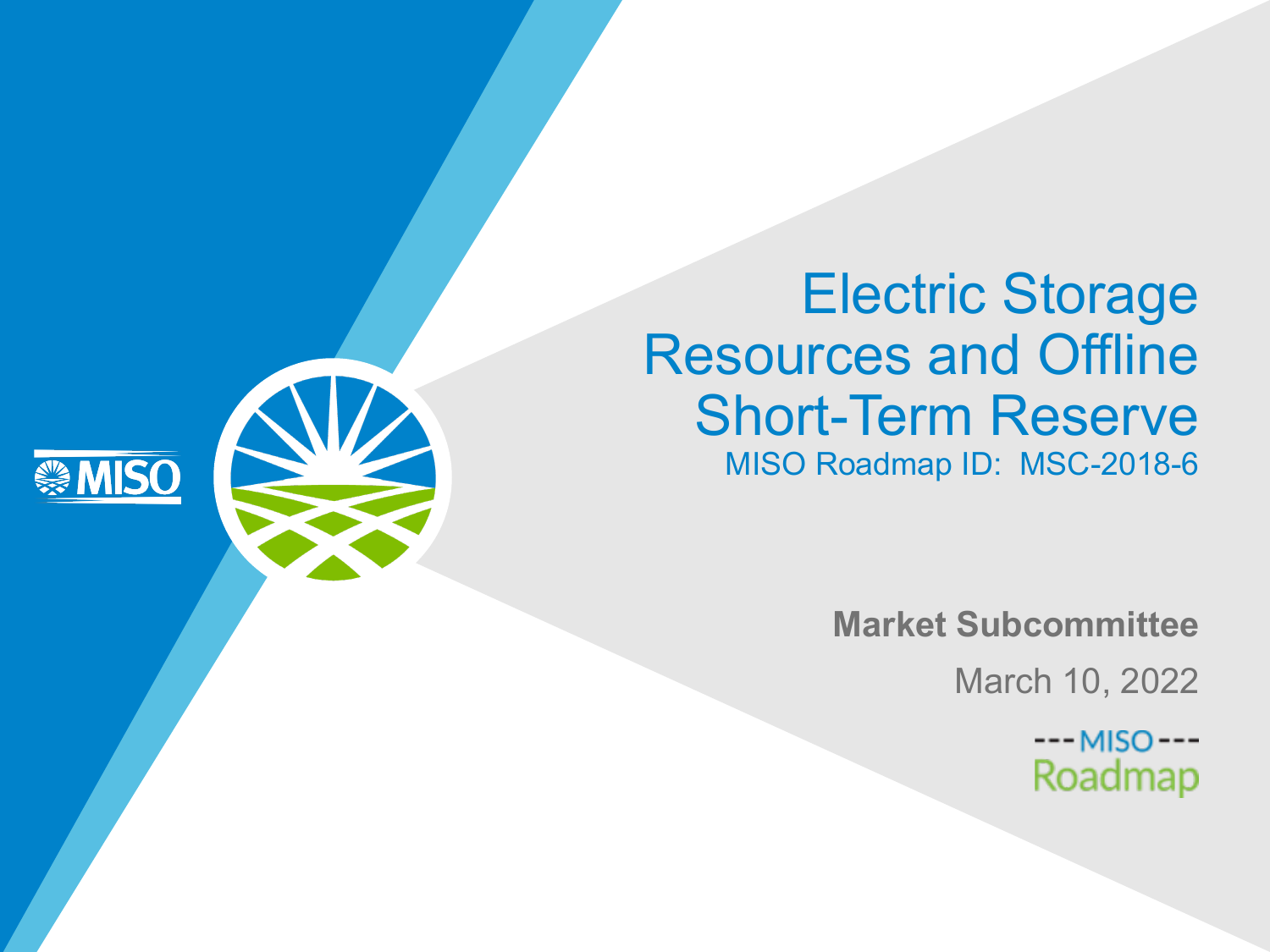# Purpose & Key **Takeaways**

**Purpose:** Provide a brief Electric Storage Resource (ESR) project update and clarification that ESRs will not be eligible to provide offline Short-Term Reserve (STR)

#### **Key Takeaways:**

- The Electric Storage Resource (ESR) software build is in progress
- ESRs can clear and provide online Short-Term Reserve, but the ESR software design cannot deploy ESRs for offline Short-Term Reserve
	- MISO to clarify in the Tariff
- MISO expects ESRs to be online for the vast majority of intervals

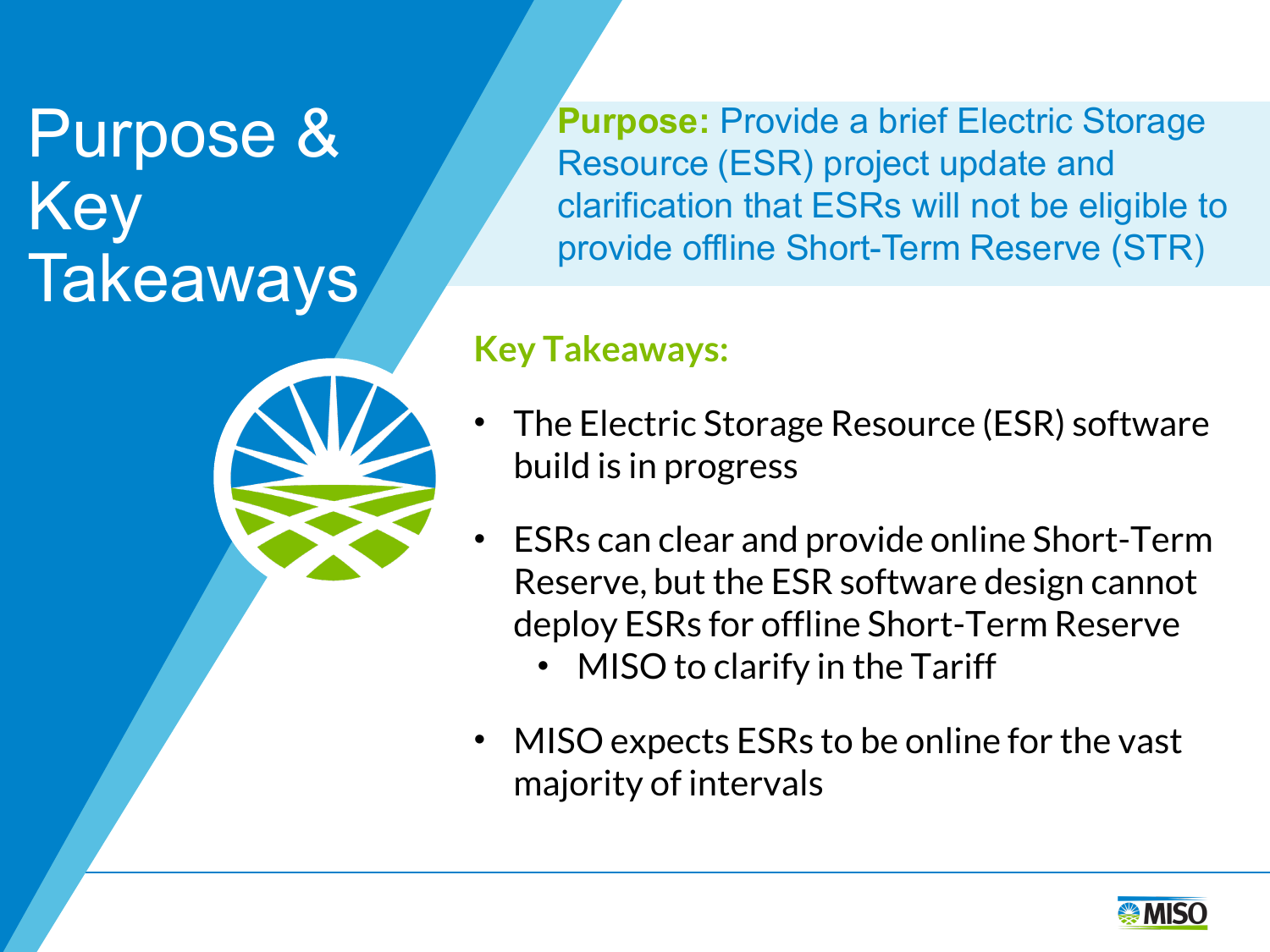#### Electric Storage Resource Project Timeline



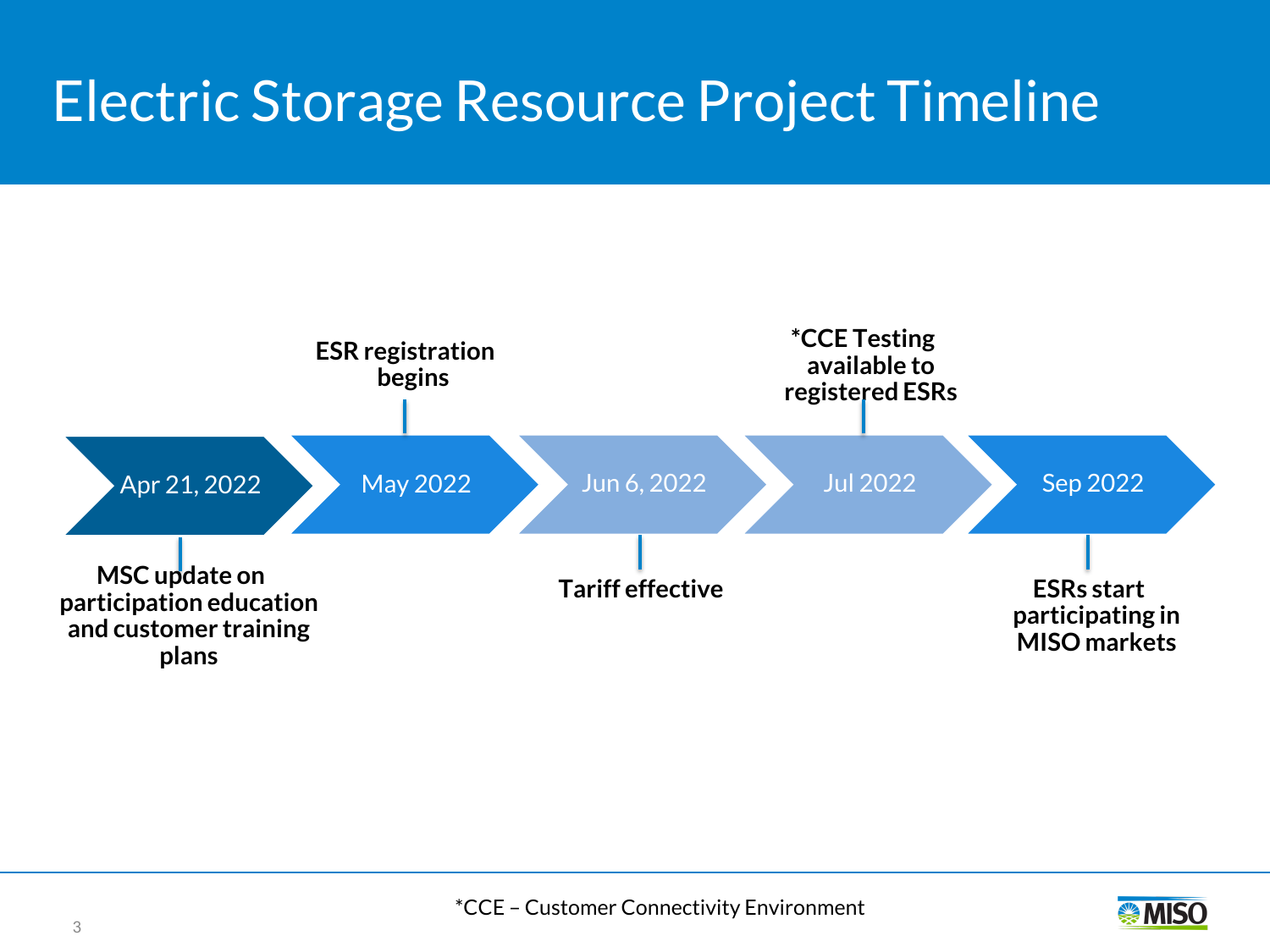### Electric Storage Resources cannot be deployed for Offline Short-Term Reserve

- MISO ESR software will not facilitate deployment of offline Short-Term Reserve (STR) on ESR. Under the current design, offline STR is committed by operators under the Look Ahead Commitment (LAC) process
- ESRs are not considered for operator commitment in the LAC processes because ESRs are self-committed (except for Contingency Reserve deployment or Emergency declarations)
- ESR software can deploy ESR for offline Supplemental Reserves, which utilizes a different deployment process

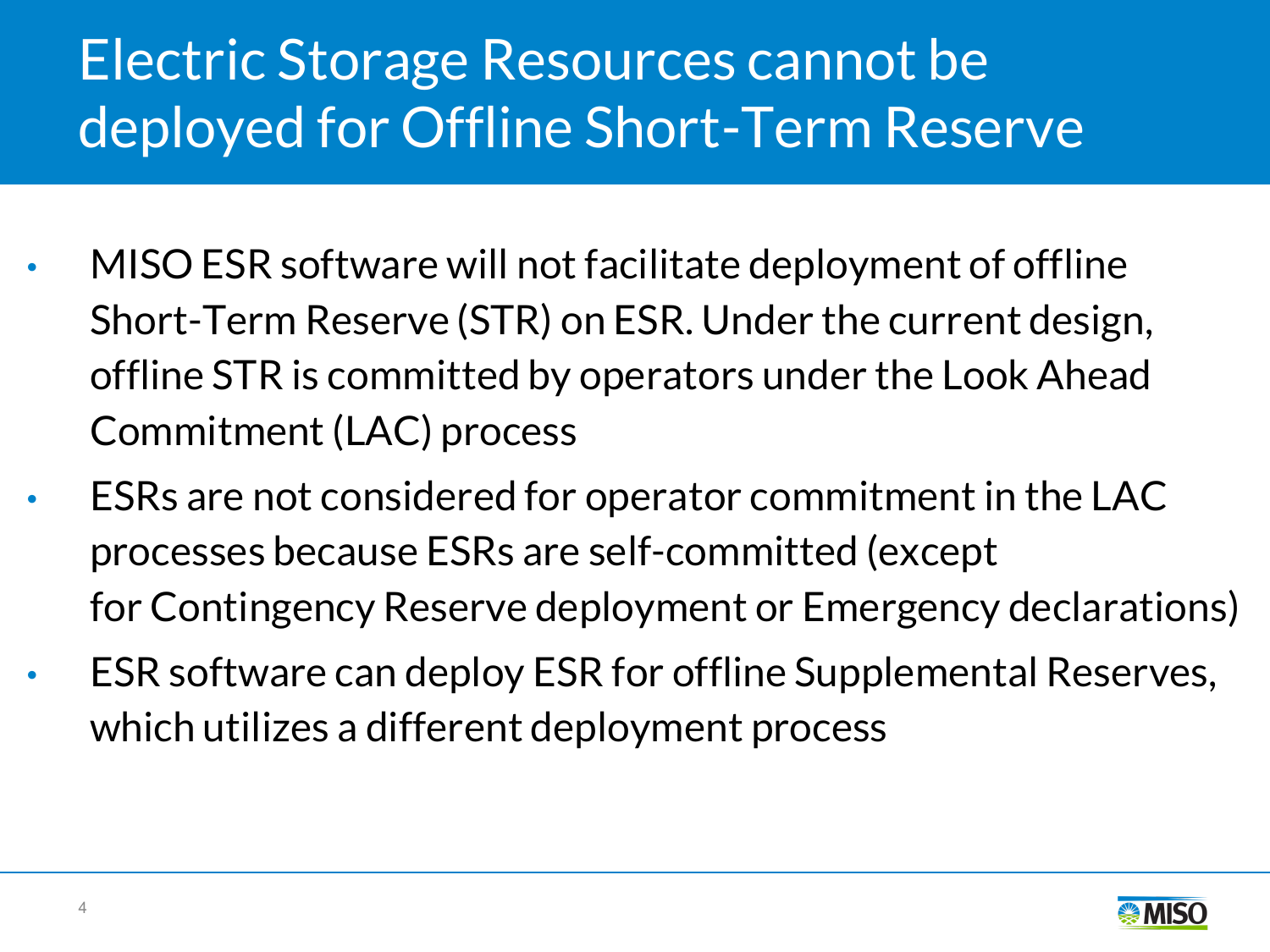## At launch ESR will be able to clear and provide online STR, but not offline STR

- MISO cannot enable ESRs to provide offline STR for the initial ESR implementation
	- No potential resolution of the issue has been identified
- When online, these resources can clear and provide *online* STR
	- MISO expects ESRs to be online for the vast majority of intervals they are available to participate in the market

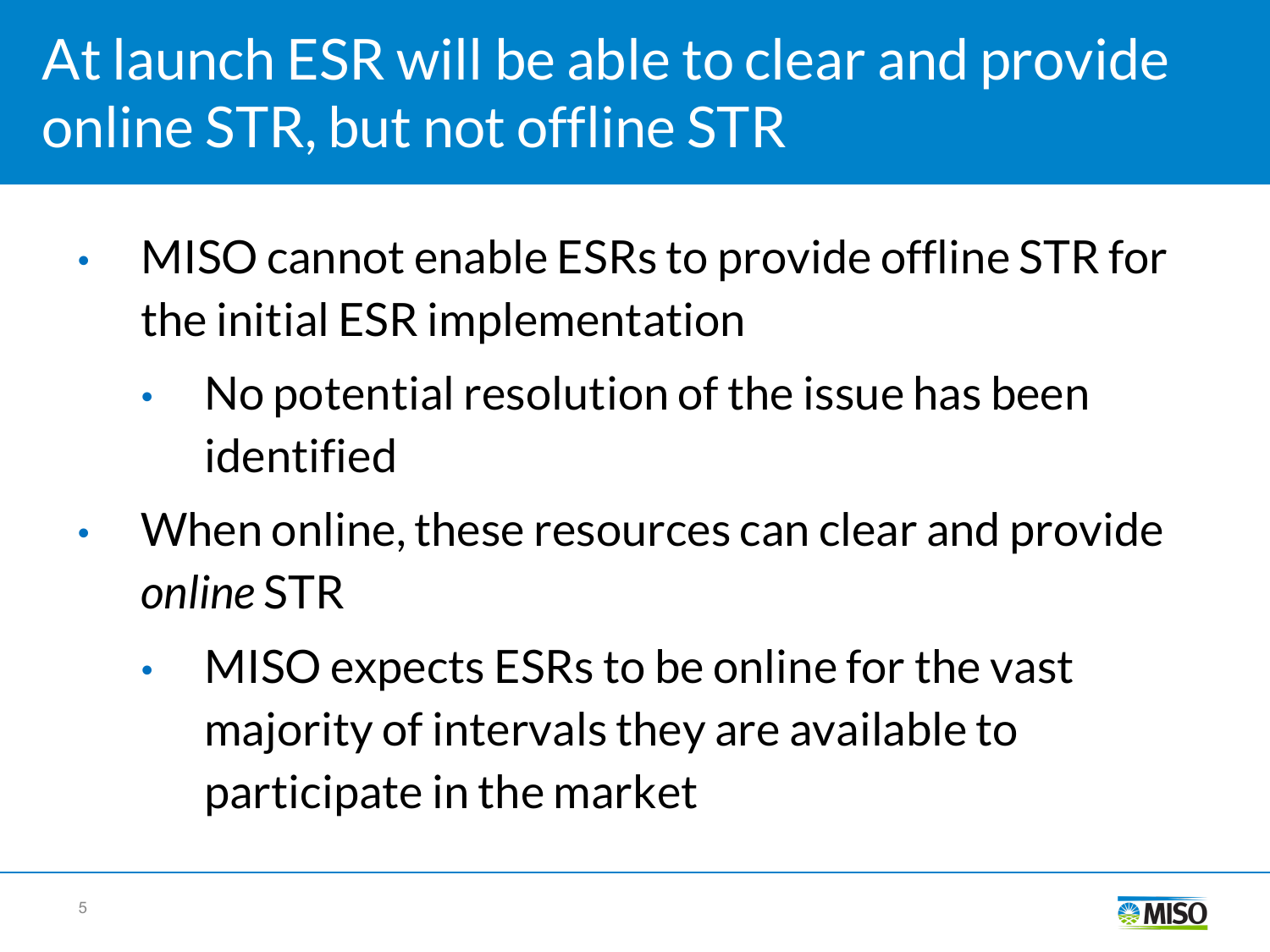### Tariff filing will clarify ESR online and offline Short-Term Reserve eligibility

• As a part of the Electric Storage Resource clean-up filing, MISO will clarify that ESRs are not qualified to provide offline Short-Term Reserve